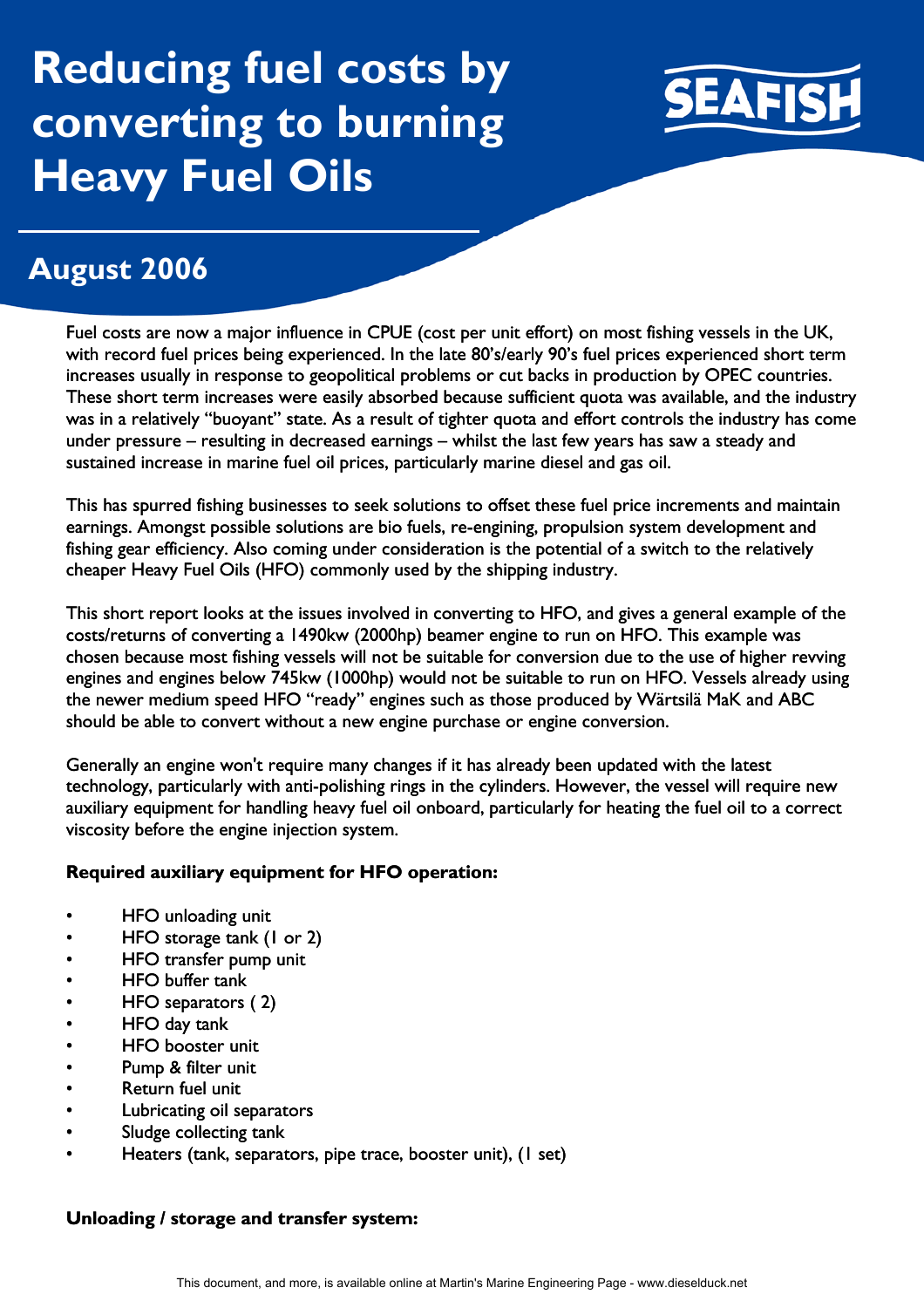The unloading unit consists of pumps to transfer fuel into the storage tanks. Storage tank/tanks are to enable storage of the HFO at a suitable temperature (30° C for CST 180) to ensure that the fuel oil can be pumped by the transfer system and requires heating in order to control and maintain the correct viscosity of the HFO in the storage tank. The transfer system is designed to transfer (pump) the HFO from the storage tank to the buffer tank prior to the HFO treatment operation.

#### **Treatment system:**

The treatment system ensures that a sufficient amount of clean HFO is available for engine operations and consists of a buffer tank, separator units and day tank. The HFO is transferred from the storage tank to the buffer tank (also known as the settling tank) and HFO separation takes place prior to the fuel oil transferring to the day tank ready for passing through the fuel feeding system. The day tank should have a large enough (maximum) capacity to ensure fuel supply for 8-12 operating hours.

#### **Fuel feeding and return fuel system:**

This system supplies clean HFO from the day tank to the engine injection pumps ready for burning in the engine and includes heating elements and a viscometer to ensure the viscosity of the fuel oil is optimum before entering the engine consisting:

- Booster unit with heaters (steam or electric),
- Viscometer to control the viscosity (with temperature adjustment),

- Feeder and booster pumps to ensure the correct pressure and flow of the fuel when it enters the circulation system.(the booster unit can also supply fuel oil to more than one engine).

- Pump and filter unit with fuel oil filters and fuel feed pump is required when there is more than one engine connected to the same fuel oil system (booster unit).

### **List of possible engine modifications (costing about £50,000):**

- 8 Injection pump elements
- Anti-polishing ring modification on liners and pistons
- Suitability of fuel oil filter for HFO (if built-on)
- Exhaust valves (recommended Nimonic type)
- Rotocaps or Rotomats for exhaust and inlet valves

### **HFO separators:**



### **HFO booster unit:**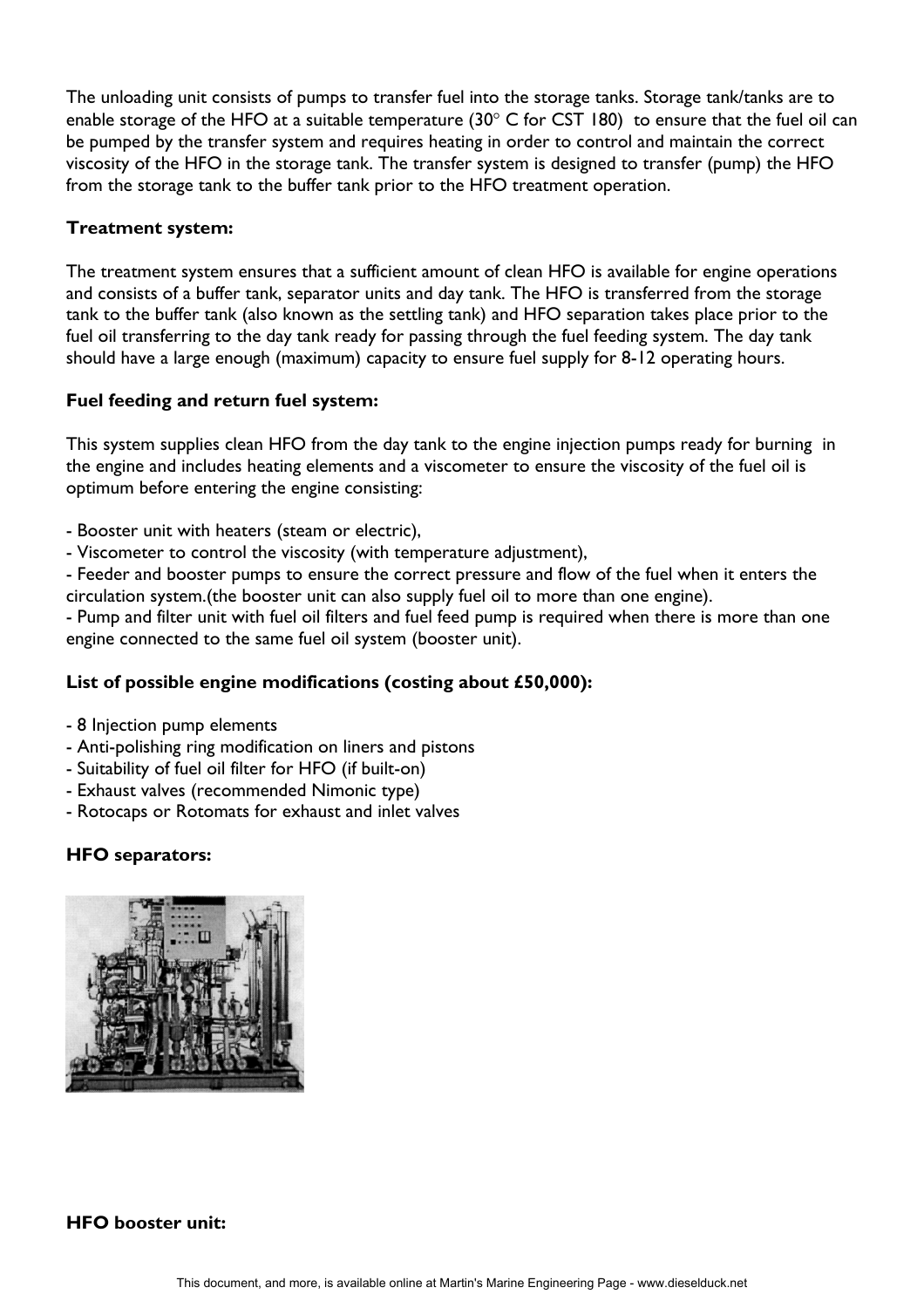

### **Legislative Issues with using HFO:**

Environmental legislation influences heavy fuel oil quality in certain geographical regions and in particular the UK and Europe. The IMO and EU are setting much tighter limits on the sulphur content of heavy fuel than have so far been required. IMO Annex VI of Marpol 73/78, which came into force on 19 May 2005, limits the sulphur content of heavy fuel oil to a max. 4.5 % m/m globally and to a max. 1.5 % m/m in SOx Emission Control Areas (SECAs), except if the vessel is equipped with an approved aftertreatment exhaust gas cleaning system or any other technical method that is verifiable and enforceable to limit SOx emissions to max. 6.0 g/kWh measured as S02.

To date, the Baltic Sea, the North Sea and the English Channel have been designated as SECAs and ships have a one-year transition period in the Baltic Sea and a two-year transition period in the North Sea and English Channel before they are required to start burning max. 1.5 % m/m heavy fuel oil when entering these SECAs. The EU legislation is described in Directive 1999/32/EC and at this stage follows the content of the IMO Annex VI of Marpol 73/78 and are expected to be implemented 2007-210. Generally speaking most HFO do not produce SOx levels above 4.5% m/m but in order to meet the 1.5% m/m level after-treatment is required.

Listed below are the decided and planned actions of the IMO and EU concerning the upcoming sulphur legislation of liquid fuels.

Decided actions - IMO Annex VI of MARPOL 73/78

- 4.5% m/m sulphur cap from May 2006 globally
- 1.5% m/m sulphur cap from May 2006 in the Baltic Sea
- 1.5% m/m sulphur cap from February 2007 in the North Sea and English Channel

Proposed actions - EU EU Directive 1999/32/EC

• 0.2% m/m sulphur cap (later 0.1 % m/m) for distillate fuel - all ships at berth in EU ports and all inland vessels.

• 1.5% m/m sulphur cap - all ships operating in the Baltic Sea,

North Sea and English Channel and all cruise/passenger vessels on regular service inside European waters.

• 4.5% m/m sulphur cap - all ships except cruise/passenger vessels on regular service to or from EU ports - EU waters except for the Baltic Sea, North Sea and English Channel

• Still under discussions - entry into force: 2007-2010.

### **Economic summary:**